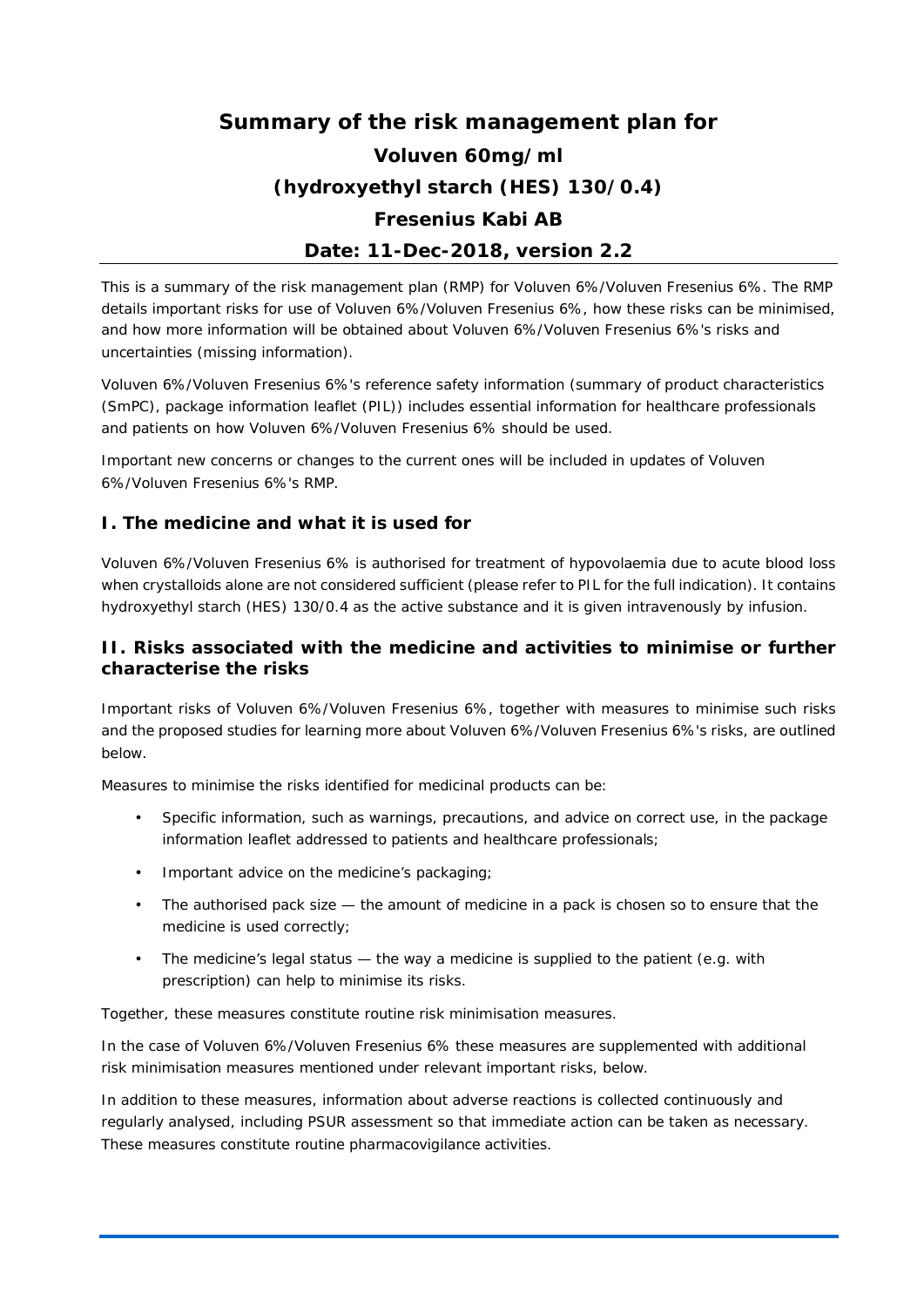If important information that may affect the safe use of Voluven 6%/Voluven Fresenius 6% is not yet available, it is listed under 'missing information' below.

# **II.A List of important risks and missing information**

Important risks of Voluven 6%/Voluven Fresenius 6% are risks that need special risk management activities to further investigate or minimise the risk, so that the medicinal product can be safely administered. Important risks can be regarded as identified or potential. Identified risks are concerns for which there is sufficient proof of a link with the use of Voluven 6%/Voluven Fresenius 6%. Potential risks are concerns for which an association with the use of this medicine is possible based on available data, but this association has not been established yet and needs further evaluation. Missing information refers to information on the safety of the medicinal product that is currently missing and needs to be collected (e.g. on the long-term use of the medicine);

| List of important risks and missing information |                                                                                                                                                                                                                                                                                                                                                                                                                                                                                                                            |
|-------------------------------------------------|----------------------------------------------------------------------------------------------------------------------------------------------------------------------------------------------------------------------------------------------------------------------------------------------------------------------------------------------------------------------------------------------------------------------------------------------------------------------------------------------------------------------------|
| Important identified risks                      | Renal injury (need for renal replacement therapy up to 90<br>٠<br>days after HES administration) including delayed graft<br>function in organ transplant patients<br>Increased mortality in septic and critically ill patients as well<br>٠<br>as patients with burns<br>Increased bleeding in patients with coagulation disorders,<br>$\blacksquare$<br>severely impaired hepatic function, intracranial or cerebral<br>haemorrhage and open heart surgery in association with<br>cardiopulmonary bypass<br>Off-label-use |
| Important potential risk                        | <b>None</b>                                                                                                                                                                                                                                                                                                                                                                                                                                                                                                                |
| Missing information                             | Long-term data in surgical (particularly perioperative) and<br>trauma patients<br>Use in pregnancy and lactation<br>٠                                                                                                                                                                                                                                                                                                                                                                                                      |

# **II.B Summary of important risks and missing information**

## **Important identified risks**

| Renal injury (need for renal replacement therapy up to 90 days after HES<br>administration) including delayed graft function in organ transplant patients |                                                                                                                                                                                                                                                                                                                                         |
|-----------------------------------------------------------------------------------------------------------------------------------------------------------|-----------------------------------------------------------------------------------------------------------------------------------------------------------------------------------------------------------------------------------------------------------------------------------------------------------------------------------------|
| Evidence for linking the<br>risk to the medicine                                                                                                          | Renal injury requiring renal replacement therapy is a serious adverse<br>reaction that may result in persistent or significant disability or<br>incapacity and may have a fatal outcome. The severity of delayed<br>graft function in organ transplant patients ranges from delayed graft<br>function up to irreversible graft failure. |
| Risk factors and risk<br>groups                                                                                                                           | Patients with renal impairment or renal replacement therapy/septic<br>patients/critically ill patients/organ transplant patients. Additional risk<br>factors are overdose/long-term use.                                                                                                                                                |
| Risk minimisation<br>measures                                                                                                                             | Routine risk minimisation measures:                                                                                                                                                                                                                                                                                                     |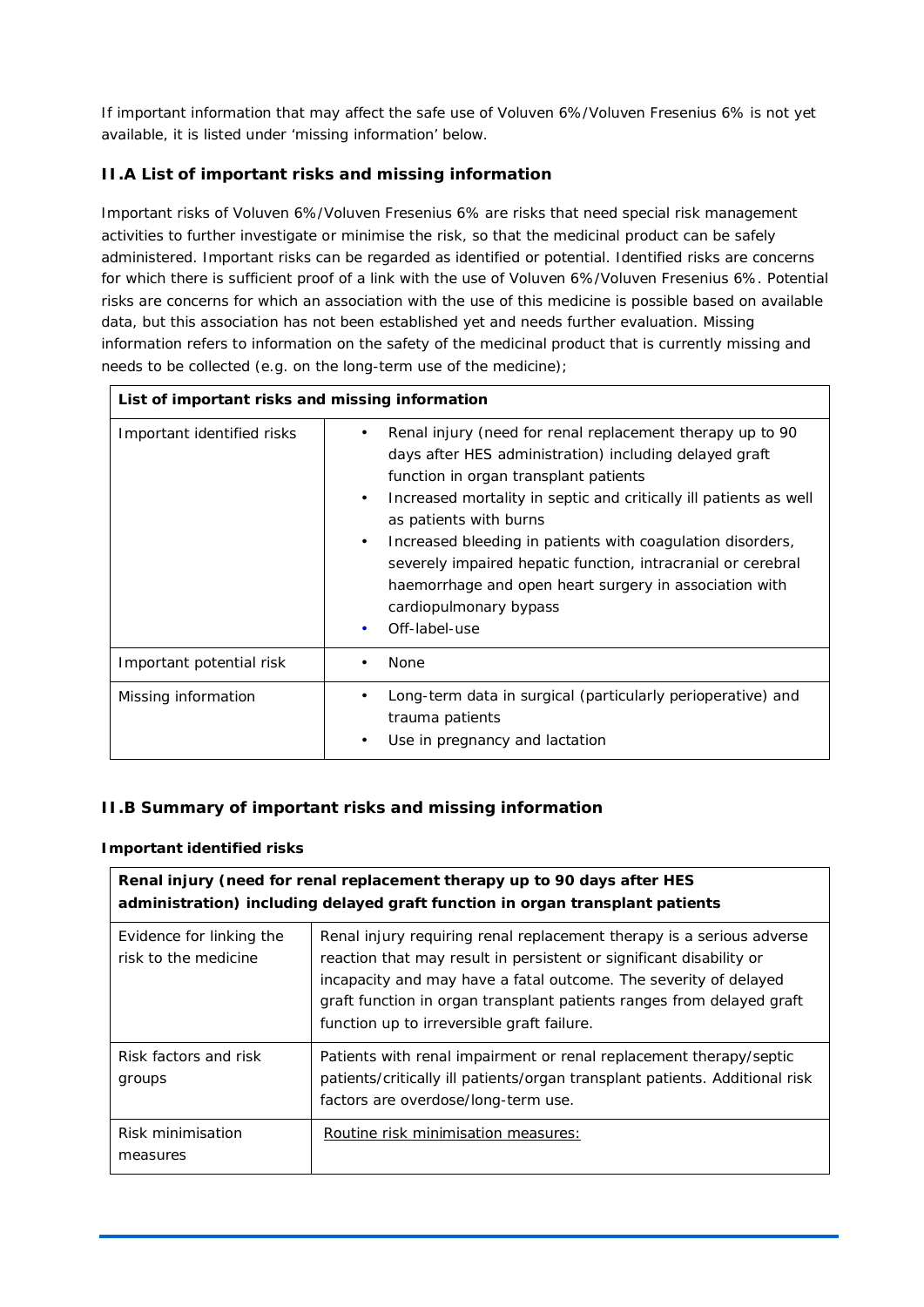| Renal injury (need for renal replacement therapy up to 90 days after HES<br>administration) including delayed graft function in organ transplant patients |                                                                                                                                                                                                                                                                                                                                                                                                                                                                                                                                                                                                                                                                                                         |
|-----------------------------------------------------------------------------------------------------------------------------------------------------------|---------------------------------------------------------------------------------------------------------------------------------------------------------------------------------------------------------------------------------------------------------------------------------------------------------------------------------------------------------------------------------------------------------------------------------------------------------------------------------------------------------------------------------------------------------------------------------------------------------------------------------------------------------------------------------------------------------|
|                                                                                                                                                           | Summary of product characteristics (SmPC)/package information<br>leaflet (PIL) sections<br>Black box warning at the top of the SmPC/PIL as well as warning<br>on the outer and immediate packaging ("Do not use in sepsis,<br>impairment, or critically ill patients.<br>renal<br>See<br>all<br>contraindications in the SmPC")<br>Posology and method of administration<br>٠<br>Contraindications<br>Special warnings and precautions for use (including advice<br>regarding monitoring of renal function for at least 90 days)<br>Undesirable effects<br>Legal status: Medical prescription required<br>Additional risk minimisation measures:<br>Direct healthcare professional communication (DHPC) |
|                                                                                                                                                           | Controlled access programme<br>Training material<br>٠                                                                                                                                                                                                                                                                                                                                                                                                                                                                                                                                                                                                                                                   |
| Additional<br>pharmacovigilance<br>activities                                                                                                             | Two randomised, controlled phase IV studies, one in surgery<br>and one in trauma patients<br>Drug Utilisation Study (DUS) to assess the effectiveness of the<br>new additional measures<br>Please refer to section II.C of this summary for an overview of the                                                                                                                                                                                                                                                                                                                                                                                                                                          |
|                                                                                                                                                           | post-authorisation development plan.                                                                                                                                                                                                                                                                                                                                                                                                                                                                                                                                                                                                                                                                    |

| Increased mortality in septic and critically ill patients as well as patients with burns |                                                                                                                                                                                                                                                                                                                                                              |
|------------------------------------------------------------------------------------------|--------------------------------------------------------------------------------------------------------------------------------------------------------------------------------------------------------------------------------------------------------------------------------------------------------------------------------------------------------------|
| Evidence for linking the<br>risk to the medicine                                         | Use of HES in this population may result in death.                                                                                                                                                                                                                                                                                                           |
| Risk factors and risk<br>groups                                                          | Patients with renal impairment or renal replacement therapy/septic<br>patients/critically ill patients/patients with burns.                                                                                                                                                                                                                                  |
| Risk minimisation<br>measures                                                            | Routine risk minimisation measures:<br>SmPC/PIL sections                                                                                                                                                                                                                                                                                                     |
|                                                                                          | Black box warning at the top of the SmPC/ PIL as well as<br>$\blacksquare$<br>warning on the outer and immediate packaging ("Do not use in<br>sepsis, renal impairment, or critically ill patients. See all<br>contraindications in the SmPC")<br>Contraindications<br>Legal status: Medical prescription required<br>Additional risk minimisation measures: |
|                                                                                          | <b>DHPC</b><br>Controlled access programme                                                                                                                                                                                                                                                                                                                   |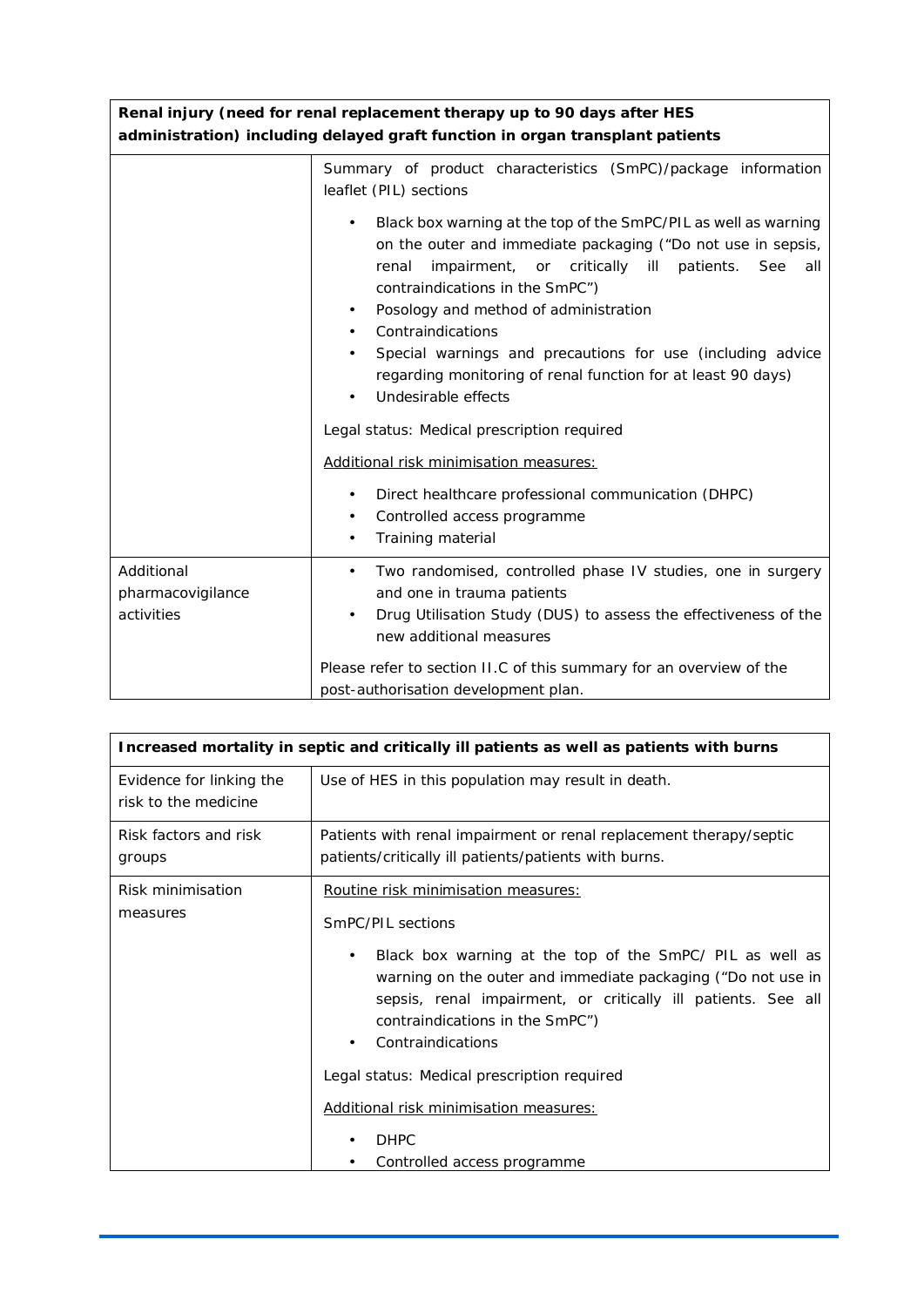| Increased mortality in septic and critically ill patients as well as patients with burns |                                                                                                                                                                               |
|------------------------------------------------------------------------------------------|-------------------------------------------------------------------------------------------------------------------------------------------------------------------------------|
|                                                                                          | Training material                                                                                                                                                             |
| Additional<br>pharmacovigilance<br>activities                                            | DUS to assess the effectiveness of the new additional measures<br>Please refer to section II.C of this summary for an overview of the<br>post-authorisation development plan. |
|                                                                                          |                                                                                                                                                                               |

| Increased bleeding in patients with coagulation disorders, severely impaired hepatic<br>function, intracranial or cerebral haemorrhage and open heart surgery in association<br>with cardiopulmonary bypass |                                                                                                                                                                                                                                                                                                                                                                       |
|-------------------------------------------------------------------------------------------------------------------------------------------------------------------------------------------------------------|-----------------------------------------------------------------------------------------------------------------------------------------------------------------------------------------------------------------------------------------------------------------------------------------------------------------------------------------------------------------------|
| Evidence for linking the<br>risk to the medicine                                                                                                                                                            | Increased bleeding in vulnerable patients is a serious adverse reaction<br>that may be life-threatening and may result in death.                                                                                                                                                                                                                                      |
| Risk factors and risk<br>groups                                                                                                                                                                             | Patients with intracranial or cerebral haemorrhage, severe<br>coagulopathy, severely impaired hepatic function or undergoing open<br>heart surgery.                                                                                                                                                                                                                   |
| Risk minimisation<br>measures                                                                                                                                                                               | Routine risk minimisation measures:<br>SmPC/PIL sections<br>Contraindications<br>Special warnings and precautions for use (including advice<br>regarding monitoring of blood coagulation parameters)<br>Legal status: Medical prescription required<br>Additional risk minimisation measures:<br><b>DHPC</b><br>Controlled access programme<br>٠<br>Training material |
| Additional<br>pharmacovigilance<br>activities                                                                                                                                                               | DUS to assess the effectiveness of the new additional measures<br>Please refer to section II.C of this summary for an overview of the<br>post-authorisation development plan.                                                                                                                                                                                         |

| Off-label use                                    |                                                                                                                                                                   |
|--------------------------------------------------|-------------------------------------------------------------------------------------------------------------------------------------------------------------------|
| Evidence for linking the<br>risk to the medicine | Use of HES in situations not in accordance with the authorised product<br>information (e.g. contraindications) may lead to serious potentially<br>fatal outcomes. |
| Risk factors and risk<br>groups                  | All patients groups.                                                                                                                                              |
| Risk minimisation<br>measures                    | Routine risk minimisation measures:<br>SmPC/PIL sections<br>Contraindications                                                                                     |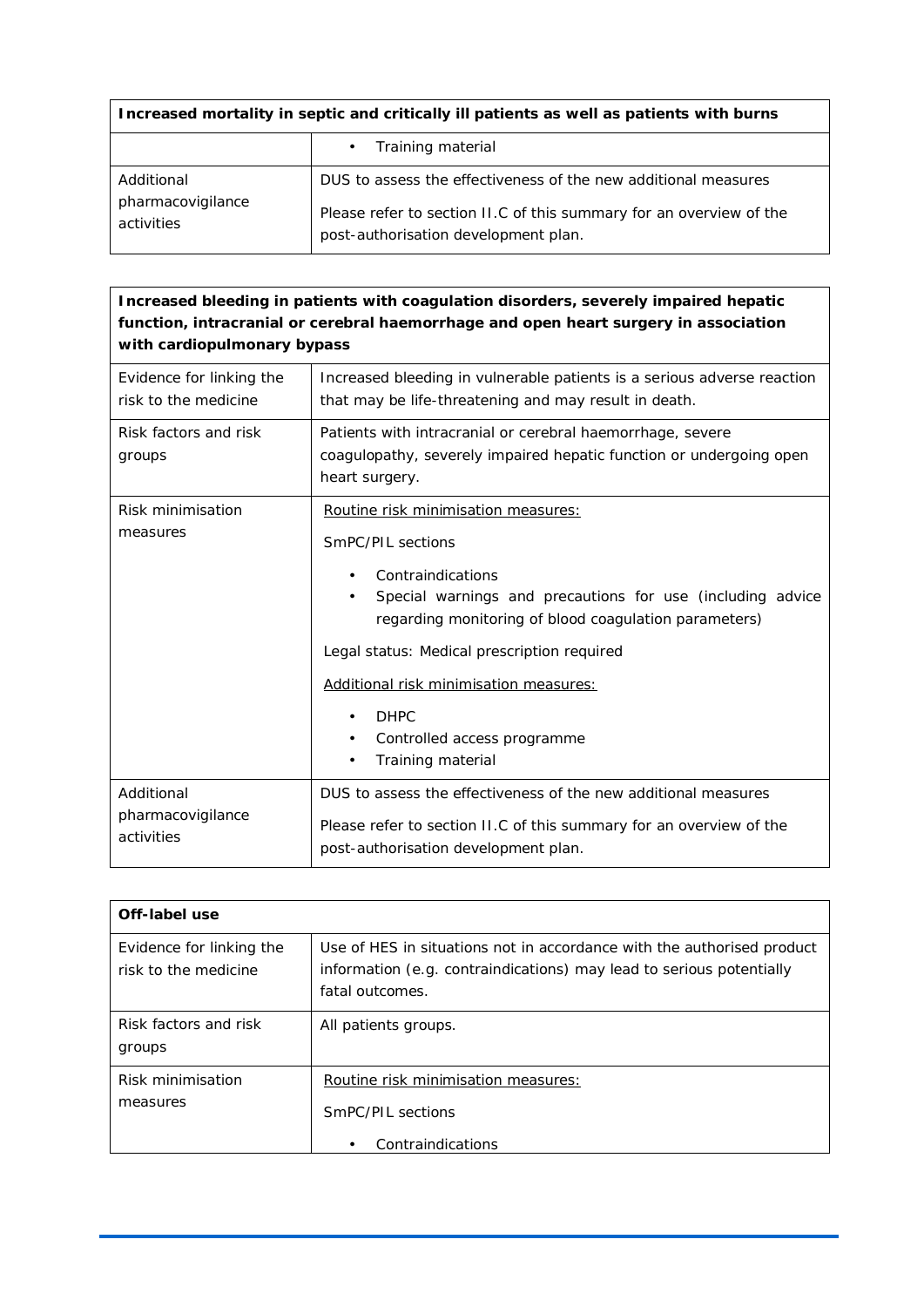| Off-label use                                 |                                                                                                                                                                               |
|-----------------------------------------------|-------------------------------------------------------------------------------------------------------------------------------------------------------------------------------|
|                                               | Special warnings and precautions for use                                                                                                                                      |
|                                               | Legal status: Medical prescription required                                                                                                                                   |
|                                               | Additional risk minimisation measures:                                                                                                                                        |
|                                               | <b>DHPC</b><br>Controlled access programme<br>Training material                                                                                                               |
| Additional<br>pharmacovigilance<br>activities | DUS to assess the effectiveness of the new additional measures<br>Please refer to section II.C of this summary for an overview of the<br>post-authorisation development plan. |

# **Important potential risks**

None

# **Missing information**

| Long-term data in surgical (particularly perioperative) and trauma patients |                                                                                                             |
|-----------------------------------------------------------------------------|-------------------------------------------------------------------------------------------------------------|
| Risk minimisation measures                                                  | Routine risk minimisation measures:                                                                         |
|                                                                             | SmPC/PIL sections                                                                                           |
|                                                                             | Special warnings and precautions for use<br>٠                                                               |
|                                                                             | Legal status: Medical prescription required                                                                 |
|                                                                             | Additional risk minimisation measures:                                                                      |
|                                                                             | Controlled access programme<br>٠                                                                            |
| Additional<br>pharmacovigilance activities                                  | Two randomised, controlled phase IV studies, one in surgery and<br>one in trauma patients.                  |
|                                                                             | Please refer to section II.C of this summary for an overview of the<br>post-authorisation development plan. |

| Use in pregnancy and lactation |                                             |
|--------------------------------|---------------------------------------------|
| Risk minimisation measures     | Routine risk minimisation measures:         |
|                                | SmC/PIL sections                            |
|                                | Fertility, pregnancy and lactation<br>٠     |
|                                | Legal status: Medical prescription required |
|                                | Additional risk minimisation measures:      |
|                                | Controlled access programme<br>٠            |